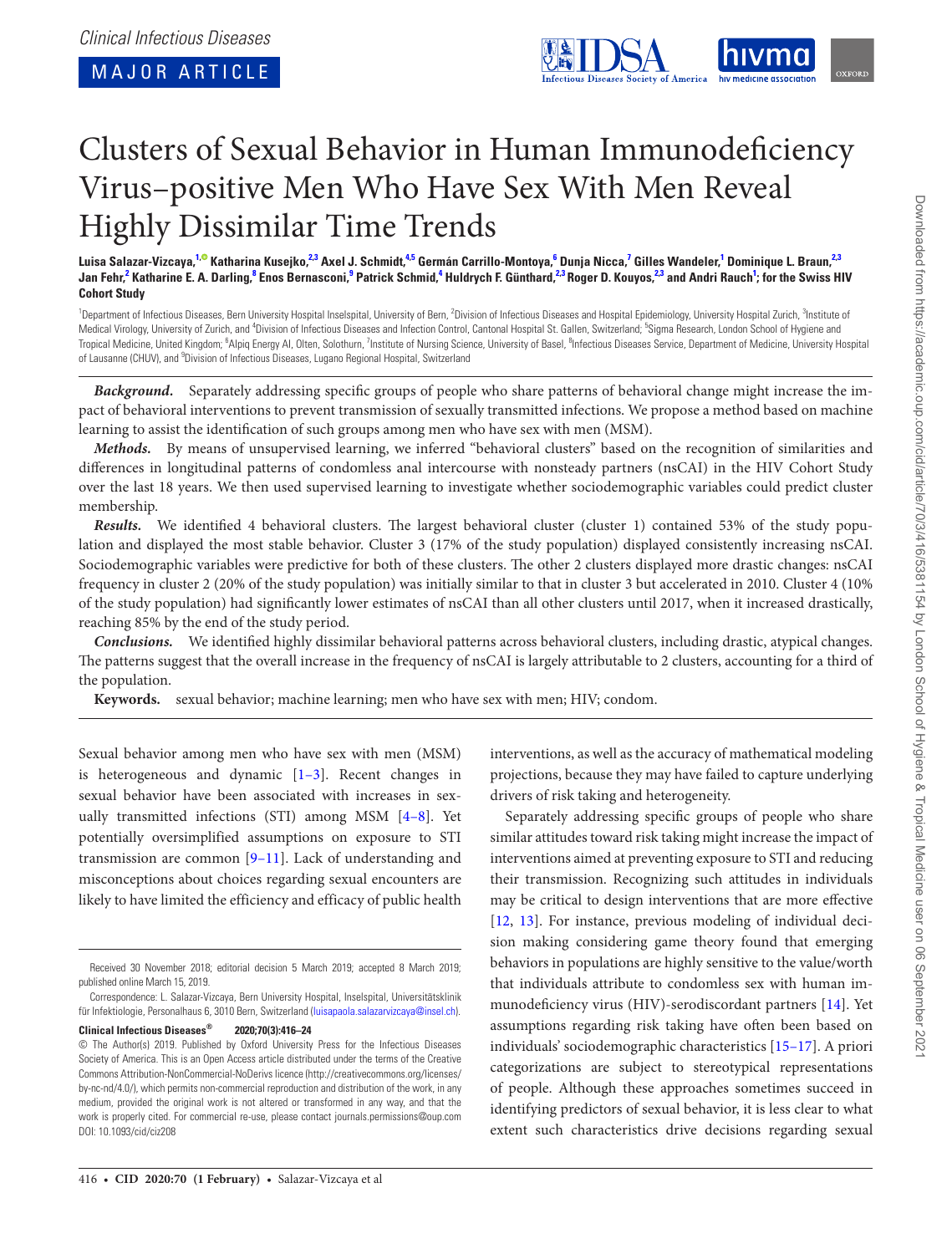encounters [[18,](#page-7-7) [19\]](#page-7-8), their role in the conformation of beliefs systems, knowledge, motivation, and behavioral change [\[20\]](#page-7-9). Alternative approaches to questioning routinely collected data could help identify and contextualize otherwise unnoticed heterogeneity in behavioral change.

As opposed to conventional approaches, our work exploits an intuitive principle. We used unsupervised learning to infer "behavioral clusters" based purely on the recognition of longitudinal patterns of condomless anal intercourse with nonsteady partners (nsCAI) over the last 18 years in the Swiss HIV Cohort Study (SHCS; www.shcs.com) [[21\]](#page-7-10). We then characterized the relationship between cluster memberships and sociodemographic characteristics by means of supervised machine learning methods.

## **METHODS**

## **Systematic Data Collection on Sexual Behavior in the SHCS**

The SHCS (www.shcs.ch) is a nationwide prospective cohort that routinely collects behavioral, laboratory, and clinical data from HIV-positive persons aged ≥ 16 years since 1988. Individual data are recorded at study entry and every 6 months thereafter. We estimate that more than 80% of all MSM currently diagnosed with HIV in Switzerland are followed in the cohort [\[8,](#page-7-11) [22](#page-7-12)].

The SHCS has been approved by the ethics committees of the participating institutions (Kantonale Ethikkommission Bern, Ethikkommission des Kantons St. Gallen, Comite departemental d'ethique des specialites medicales et de medicine communataire et de premier recours, Hôpitaux Cantonale de Genève, Kantonale Ethikkommission Zürich, Repubblica e Cantone Ticino—Comitato Ethico Cantonale, Commission cantonale d'étique de la recherche sur l'être humain, Canton de Vaud, Lausanne, Ethikkommission beider Basel for the SHCS and Kantonale Ethikkommission Zürich for the ZPHI). Written informed consent had been obtained from all participants.

## **Behavioral Matrix**

This matrix contains trajectories of nsCAI over time for each patient. A binary variable determined the "nsCAI state" of each patient at time of interviewing (ie, engaging in nsCAI: yes or no). The succession of such states defined a patient's nsCAI trajectory. The state was determined according to the patient's answers to the questions: (i) Did you have sex with occasional partners in the last 6 months?; if yes, (ii) Did you have anal intercourse with these partners?; if yes, (iii) Did you use condoms all the time?. When changes in the nsCAI state were recorded, it was flipped at the midpoint between the 2 discrepant registries. This status only changed based on new information, that is, a patient who had been determined to engage in nsCAI was assumed to do so until something else could be determined based on a new interview. At least 1 report of nsCAI, a minimum of 2 nsCAI assessment records, and a follow-up time of 2 years or more were required for inclusion in these analyses.

Individual nsCAI trajectories were combined into a standardized matrix (behavioral matrix), which we constructed by transforming them using piecewise functions. The behavioral matrix recorded binary patients' statuses over standardized 3-monthly updated intervals with a fixed time span (year 2000 to the first quarter of year 2018). Consequently, the behavioral matrix was sized (no. of persons  $\times$  no. of time periods). The matrix only had valid entries for the periods where the patient in question was under follow-up and the outcome of the nsCAI assessment conclusive.

## **Inference of Behavioral Clusters**

Based on the notion that similar trajectories of nsCAI may indicate concordant behavioral patterns, we inferred clusters of nsCAI trajectories (as recorded in the behavioural matrix) by means of agglomerative hierarchical clustering. We used a binary metric (ie, proportion of discordant bits, also known as Jaccard distance) for computing the distance matrix and the Ward method as agglomeration criterion [\[23](#page-7-13)].

To increase the likelihood of successful agglomeration in the status matrix, we considered information from mid-2001 (as sexual behavior questionnaires were first introduced in 2000). We utilized the R function *hclust* [[24\]](#page-7-14) to produce the clusters presented in this article.

## **Discriminatory Power of Sociodemographic Characteristics**

We investigated whether a set of sociodemographic variables available from the cohort data could predict to which behavioral cluster a patient would belong. We simultaneously used boosted decision trees, k-nearest neighbors, and maximum likelihood methods to seek for associations between cluster membership and a set of sociodemographic variables including age, (calendar) time of registration, origin, and education level. We summarized the aggregated outcome of these analyses with receiver operating characteristic (ROC) curves. The toolkit for multivariate data analysis with ROOT (TMVA; https://root.cern.ch/ http://tmva.sourceforge.net/) served as the main tool for these analyses. In analogy with the "particle discovery" problem, we refer to background rejection and signal efficiency in this context as successful rejection of persons not belonging to a behavioral cluster and successful classification of persons belonging to a behavioral cluster, respectively.

Finally, we implemented a toy Monte Carlo "permutation test" for the significance (measured as a *P* value) of the classification based on sociodemographic variables. This test consisted of the iterative assigning of cluster labels to individuals at random, while conserving clusters' size and computing the corresponding (simulated) ROC curves. We did this 3000 times for each cluster label and estimated the resulting *P* values as the number of iterations in which the simulated area under the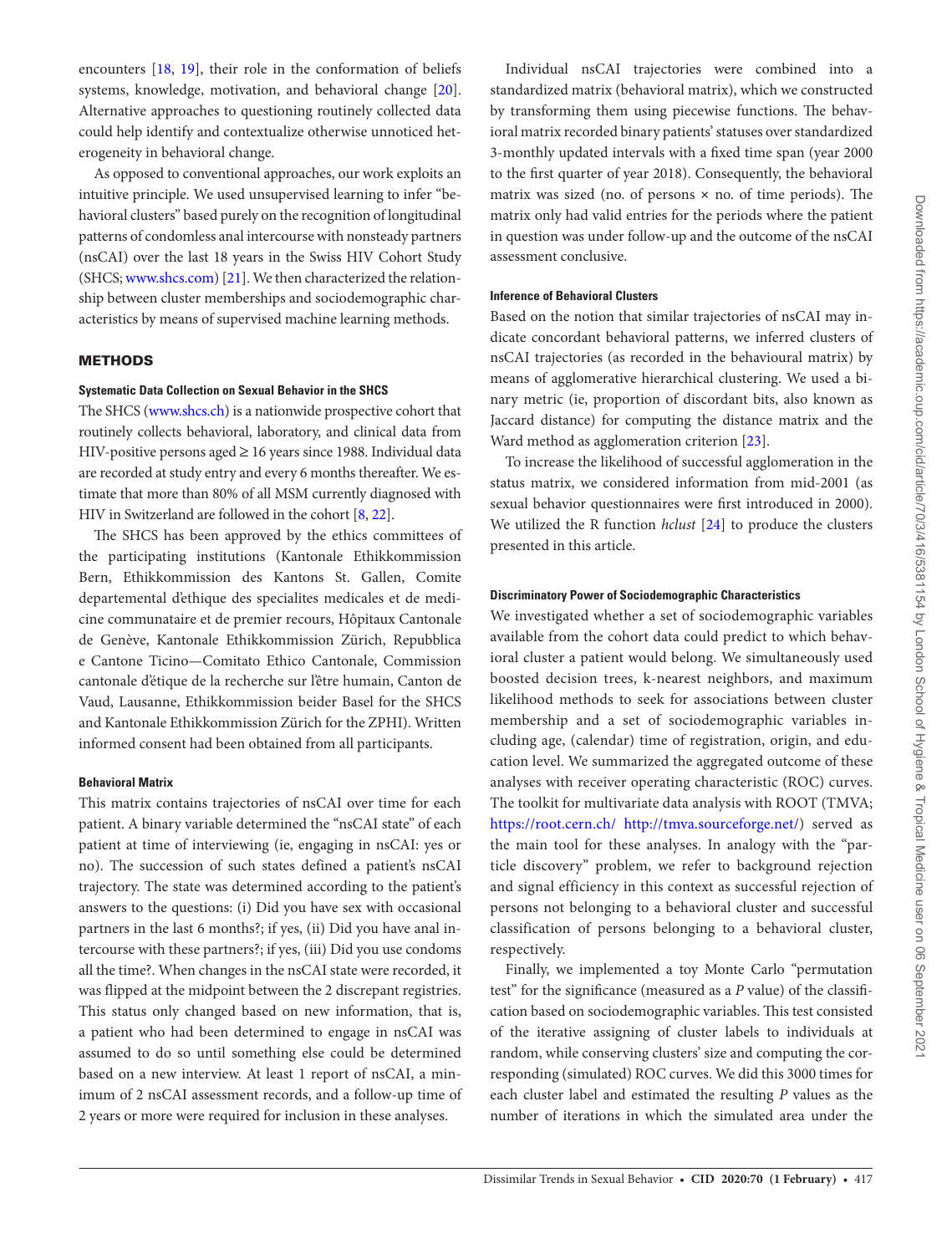ROC curve (AUC ROC) equaled or exceeded that of the original classification.

Computations were implemented in R (version 3.4.4), TMVA (version 4.2, running under ROOT version: 6.14), and python (version 3.7, libraries: pandas [[25\]](#page-7-15), numpy [[26](#page-7-16)], scipy [\[27\]](#page-7-17)). All software ran under Arch Linux x86\_64 4.18.1.

## RESULTS

Of 6025 HIV-diagnosed MSM ever active in the SHCS between 2000 and May 2018, 2766 reported nsCAI at least once. Of those, 2539 had at least 2 years of follow-up and 2 or more nsCAI data records. The analyses in this article were based on the latter group. Patients' median age at enrollment in the cohort was 36 years (interquartile range [IQR]: 30-43), median follow-up over the study period was 10 years (IQR: 6–16 years), and 44% (1105/2539) reported (ever) using of recreational drugs. [Table 1](#page-2-0) shows characteristics of the patients included in the analyses.

#### **Behavioral Matrix and Aggregated Trends**

[Figure 1A](#page-3-0) displays individual nsCAI trajectories. The median distance between trajectories defined by a binary metric was 0.8 (IQR: 0.4–1.0). The overall fraction of patients with nsCAI increased from 20% (95% confidence interval [CI]: 15–24%) in 2001 to 67% (95% CI: 64–70%) in 2018 ([Figure 1B\)](#page-3-0).

#### **Distinct Behavioral Clusters**

We assessed nsCAI trajectories for the top 4 hierarchie's clusters [\(Figure 2A\)](#page-3-1). In this case, this was equivalent to a cut at 1/3 of the full dendrogram height (Supplementary Figure S1). [Figure](#page-4-0)  [3](#page-4-0) shows exemplary trajectories of nsCAI randomly retrieved from each of the resulting clusters.

We found dissimilar behaviors across clusters (colored in [Figures 2A](#page-3-1) and [2B](#page-3-1)). All clusters displayed increasing nsCAI over the study period, and cluster 2 (blue) was the only one without a net increase in nsCAI between 2014 and 2018 ([Figure](#page-3-1) [2B](#page-3-1)). Until about 2006, nsCAI trends for all clusters overlapped [\(Figure 2B](#page-3-1)). Cluster 4 (red) was the first to distinguish itself from the others, with consistently lower nsCAI until 2016 [\(Figure 2B\)](#page-3-1). Median pairwise distances were 6.0 (IQR: 5.1–7.1), 4.9 (IQR: 3.2–5.6), 2.9 (IQR: 1.3–3.5), and 5.4 (IQR: 2.3–5.4) for clusters 1 to 4, respectively.

In the largest cluster (cluster 1, violet, 53% of total number of included patients) the fraction with nsCAI varied the least, going from 25% (95% CI: 19–31%) in 2001 to 43% (95% CI: 39–47%) in 2018 [\(Figure 2B](#page-3-1)). Two clusters displayed consistently higher and increasing fractions (cluster 2, blue and cluster 3, green; accounting for 20% and 17% of total number of included patients, respectively). The nsCAI curves for these 2 clusters were similar at the beginning, but they seem to split in 2010: nsCAI grew faster in cluster 2 than it did in cluster 3. Interestingly, although nsCAI declined from 2014 onward in cluster 2, it continued to increase in cluster 3. Both nsCAI curves appeared to stabilize in 2016. In cluster 4 (10% of total number of included patients), nsCAI remained below 13% until 2017, when it rose sharply to reach 85% (95% CI: 80–90%) in 2018.

#### **Discriminatory Power of Traditional Sociodemographic Characteristics**

These analyses, which were independently performed for each cluster in [Figure 2,](#page-3-1) suggests that sociodemographic characteristics had discriminatory power for clusters 1 and 3 (70% of the total number of patients) but not for clusters 2 and 4, as evidenced by the ROC curves in [Figure 4](#page-4-1) and by the toy Monte Carlo permutations tests in [Figure 5.](#page-5-0) This test assessed the significance of the classification based on sociodemographic variables. *P* values estimated through the permutation test ranged between .001 and .73 for cluster 2, and between .001 and .4 for cluster 4. This suggests no association between cluster membership and sociodemographic variables in these 2 clusters. In the same test for clusters 1 and 3, all simulated AUC were below those of the original classification. This constitutes

<span id="page-2-0"></span>

| Table 1.<br><b>Characteristics of Patients Included in the Analyses</b> |
|-------------------------------------------------------------------------|
|-------------------------------------------------------------------------|

| Number of MSM included                                          | 2539             |
|-----------------------------------------------------------------|------------------|
| Age at registration in the SHCS (y, median [IQR])               | $36(30-43)$      |
| Year of registration in the SHCS (y, median [IQR])              | 2007 (2001-2011) |
| ART ever started (n [%])                                        | 2484 (98%)       |
| Use of recreational drugs during follow-up <sup>a</sup> (n [%]) | 1105 (44%)       |
| Origin                                                          |                  |
| European                                                        | 2303 (91%)       |
| Education <sup>b</sup>                                          |                  |
| Low                                                             | 266 (11%)        |
| Intermediate                                                    | 1095 (43%)       |
| High                                                            | 1178 (46%)       |

Abbreviations: ART, antiretroviral therapy; IQR, interquartile range; MSM, men who have sex with men; SHCS, Swiss HIV Cohort Study.

<sup>a</sup>Includes injected and not injected heroin, cocaine, and others but excludes cannabis.

**Low: mandatory school or lower; High: university.**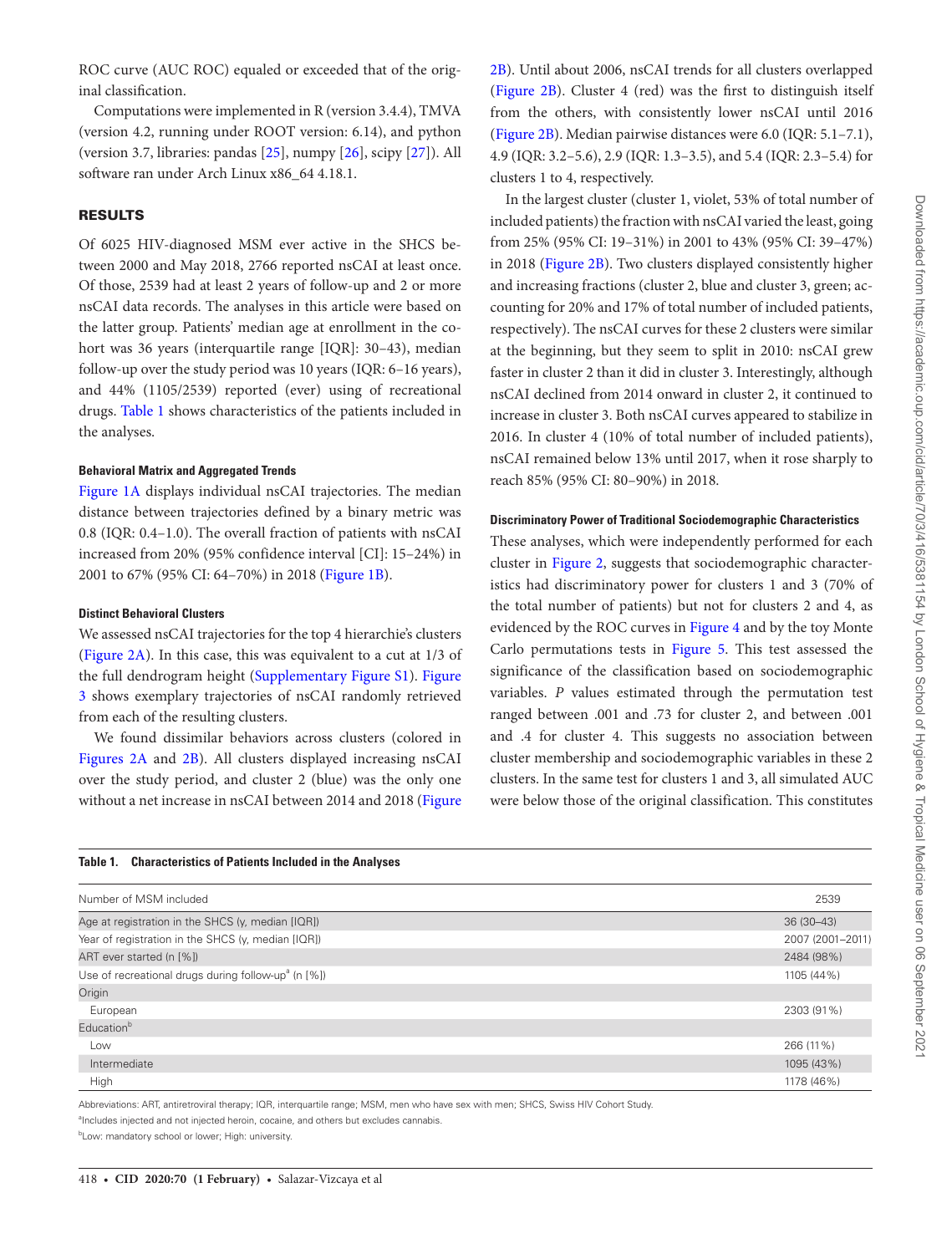

<span id="page-3-0"></span>**Figure 1.** Graphical representation of the evolution the nsCAI status in men who have sex with men (*A*) and aggregated trend (*B*). Each horizontal line in (*A*) represents the trajectory of an individual. Color changes along the *x*-axis reflect transitions between states (no nsCAI, nsCAI, and not under follow-up). Variability along the *y*-axis reflects heterogeneity between patients. White: not under follow-up, green: no nsCAI; blue: nsCAI. Abbreviation: nsCAI, condomless anal intercourse with nonsteady partners.

the strongest association we found between cluster membership and sociodemographic variables.

To identify potential prominent features, and in addition to the above described use of 3 machine learning algorithms, we directly examined the distributions of sociodemographic variables across clusters and their correlation, which are shown in [Figure 6.](#page-5-1) Note that in [Figure 6F,](#page-5-1) the distribution of year of registration in the cohort has separated peaks for clusters 1 and 3. Members of cluster 3 (green) had the latest average registration date across clusters, which suggests more recent HIV infections. By contrast, members of cluster 1 (violet) had the

earliest average registration date across clusters. As depicted above, clusters 1 and 3 (violet and green) also yielded the strongest discriminatory power of sociodemographic variables. Neither visual inspection nor statistical tests indicated further prominent differences between clusters regarding variable distribution/correlation.

# **DISCUSSION**

Behavioral clustering purely based on individual trajectories of nsCAI in MSM suggest that the continuous overall increase in nsCAI observed over the last 18 years was the consequence



<span id="page-3-1"></span>Figure 2. Behavioral clusters of men who have sex with men and nsCAI trends by cluster. The black vertical arrows indicate (i) the advent of the «Swiss statement»/concept U(undetectable) = U(untransmissible) [Vernazza, Bull Med Suisse. 2008; Cohen, N Engl J Med2016] and (ii) scientific releases of landmark studies reporting successful preexposure prophylaxis. Abbreviation: nsCAI, condomless anal intercourse with nonsteady partners.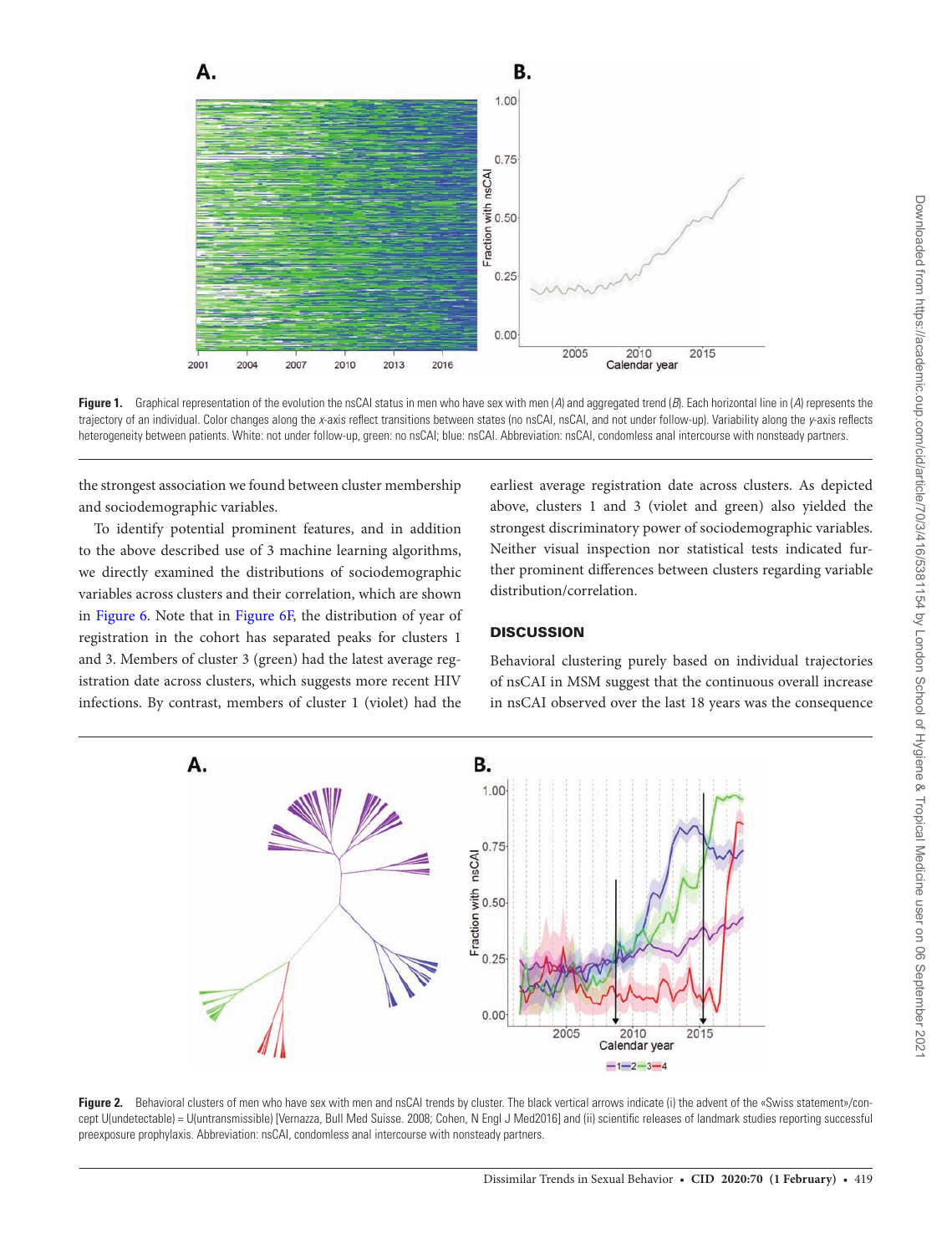

<span id="page-4-0"></span>Figure 3. Exemplary nsCAI trajectories and cluster membership. Each horizontal line represents the trajectory of an individual. White: not under follow-up or invalid behavioural questionnaire record; green: no nsCAI; blue: nsCAI. Featured trajectories were selected at random. Hint: The estimated trajectories indicate that patient C1\_P1 did not engage in nsCAI until 2011, from when he continued without interruptions. Patient C4\_P2 did not engage in nsCAI until 2002, interrupted it in 2005, and engaged in nsCAI again in 2017. Abbreviation: nsCAI, condomless anal intercourse with nonsteady partners.



<span id="page-4-1"></span>Figure 4. ROC curves. Variables tested for discriminatory power were education, origin, year of registration in the cohort, and age. ROC curve interpretation hint: larger areas between the ROC curve and the diagonal (gray) line indicate discriminatory power of the assessed variables. Abbreviations: BDT, boosted decision trees; kNN, k-nearest neighbors; likelihood, maximum likelihood; MVA, multivariate analysis; PCA, principal component analysis; ROC, receiver operating characteristic.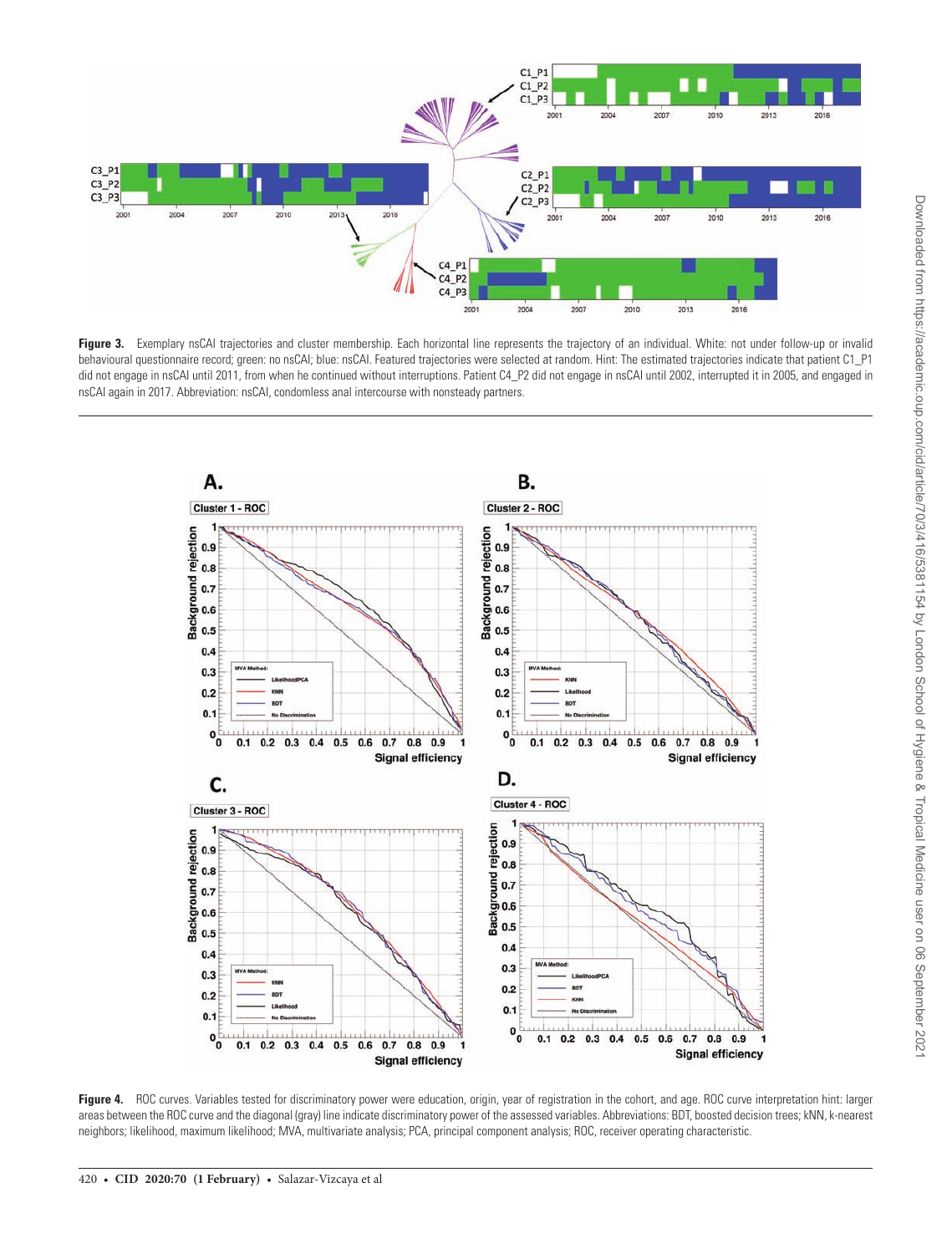

<span id="page-5-0"></span>Figure 5. Outcomes of the toy Monte Carlo permutations tests comparing the area under the ROC (ROC AUC) displayed in [Figure 4](#page-4-1) (red) with that of 3000 runs with clusters labels assigned at random (blue). Abbreviations: AUC, area under the curve; BDT, boosted decision trees; kNN, k-nearest neighbors; likelihood, maximum likelihood, PCA, principal component analysis; ROC, receiver operating characteristic.



<span id="page-5-1"></span>Figure 6. Configuration and correlations of sociodemographic variables across clusters. The diagonal (A, F, K, P) shows smoothed histograms, the rest of the panels shows correlations between these variables. Age: in years in 2018. Origin labels: 0 (other), 1 (white), 2 (black), 3 (Hispano-American), 4 (Asian), 5 (unknown). Education labels: 0 (Low), 1(Intermediate), 2 (High).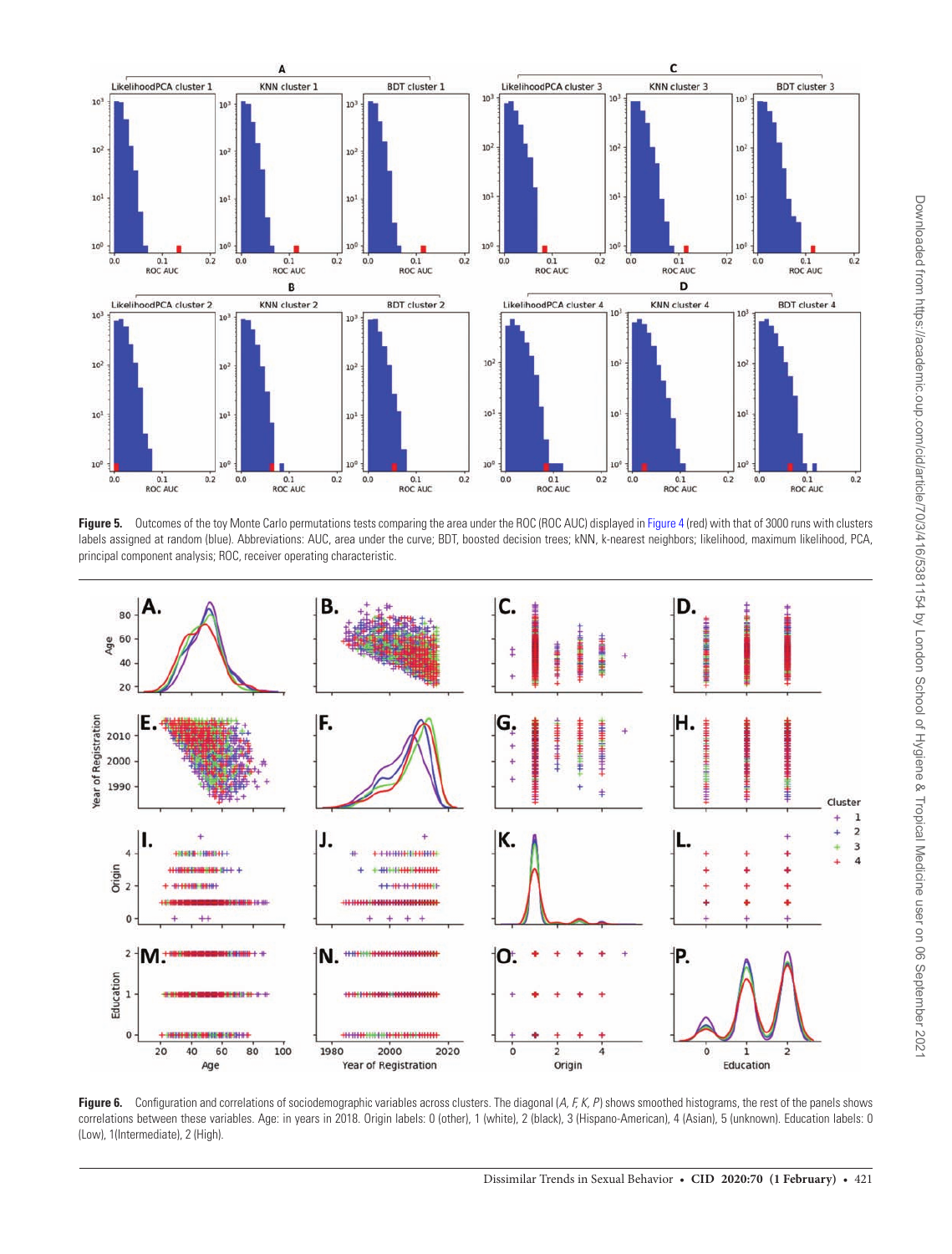of collective, yet heterogeneous behaviors. These included drastic changes occurring over time periods that differed across clusters [\(Figure 2](#page-3-1)). The overall increase in this practice over the last 18 years is largely attributable to 2 behavioral clusters accounting for a third of the population (clusters 2 and 3). The largest behavioral cluster contained 53% of the study population and displayed the most stable behavior over time. Sociodemographic variables were predictive of cluster membership for 2 behavioral clusters containing 70% of the study population but not for the remaining 2 clusters, which displayed the most drastic changes over time.

To the best of our knowledge, this is the first published study to infer risk groups and to depict behavioral trends based purely on trajectories of sexual practices (nsCAI in this case). It did not assume a priori that persons' characteristics such as age, origin, level of education, or year of HIV diagnosis explained their choices regarding sex. The availability of longitudinal, long-term records of nsCAI, which the SHCS has collected for almost 18 years, enabled this analysis.

The method outlined here is intuitive. Grounding the analyses on nsCAI alone allowed a compact presentation of the method and facilitated results interpretation. Although considering only 1 dynamic variable (nsCAI) may be seen as a limitation, this variable, often recorded in studies on sexual behavior, has shown to be a powerful predictor of other sexual behaviors and of STI transmission [\[4,](#page-7-1) [5,](#page-7-18) [7,](#page-7-19) [28,](#page-7-20) [29](#page-7-21)]. Adapting this method to include more variables is straightforward, and it is suitable for any setting with available longitudinal data on nsCAI or other quantities including clinical outcomes. We evaluated for discriminatory power variables available from the SHCS data, which are most commonly recorded in other longitudinal studies. However, we cannot exclude the existence of more predictive yet unmeasured sociodemographic characteristics. Moreover, this approach can be used within an explanatory mixed method research design [[30](#page-7-22), [31\]](#page-8-0): Hypotheses generated based on clusters could be explained by qualitative data that provide more comprehensive insights into behavioral change. Suitable methods alternative to our algorithmic approach (ie, hierarchical clustering) include model-based clustering such as longitudinal latent class analyses (LLCA). However, the outcome of hierarchical clustering offers an in-depth view of the risk structure of the population, and unlike LLCA, algorithmic clustering does not require model fitting, or hypothesis regarding data structure that could constrain the classification.

This study does not deal with the attribution of specific underlying mechanisms that bound patients within clusters together. A possible explanation for the behavioral patterns depicted in this article is that patients sharing behavioral clusters respond and adapt similarly to external information such as messages from the media, public campaigns aimed at reducing exposure to STI transmission, healthcare provider information, and scientific releases. For example, the acceleration in nsCAI in cluster 2 [\(Figure 2B,](#page-3-1) blue) coincided with the diffusion of the Swiss statement (part of a publication by Swiss researchers, which stated that people with HIV were not infectious if they were on effective antiretroviral therapy for at least 6 months and without any STI) [\[32](#page-8-1)]. This concept is closely related to the U(undetectable) =  $U(untransmission)$ le) message [[33,](#page-8-2) [34](#page-8-3)], which has been widely supported by subsequent studies [\[35](#page-8-4)]. The sharp rise of nsCAI in cluster 4 in 2017 may be associated with awareness resulting from the publication of landmark studies confirming the efficacy of preexposure prophylaxis (PrEP; from 2015 onward [\[36–38\]](#page-8-5)) [[39,](#page-8-6) [40](#page-8-7)] and with the rapid spread of chemsex (sexual activity under the influence of stimulant drugs such as methamphetamine, mephedrone, gamma-hydroxybutyrat/gamma-butyrolacton, or Ketamine) in Switzerland [[41\]](#page-8-8). Importantly, decreasing condom use following the rollout of PrEP has been documented [[40](#page-8-7)]. We believe the method outlined in this article could help identify triggers of behavioral change. Of note, the remarks in this paragraph are of a hypothetical nature, and proving or disproving them is beyond the scope of this article. A further study aimed at assessing these hypotheses by means of qualitative research is warranted.

Finally, STI propagate along sexual networks [\[42](#page-8-9)]. But sexual behavior may change unevenly within sexual networks if individuals sharing a sexual network do not share decision-making mechanisms and sexual behaviors [[43\]](#page-8-10). We therefore think that the method depicted in this article is complementary to those concerning the characterization of contact structures (eg, inferred from transmission networks) [[44–46\]](#page-8-11).

In summary, we identified behavioral clusters based purely on the recognition of similarities and differences in longitudinal patterns of change in nsCAI. The method we proposed could help identify key target populations for behavioral interventions and meaningful risk groups for modeling of STIs. Both are key to achieving optimal allocation of resources to fight STI transmission. Available sociodemographic variables were found to be good predictors of behavioral clustering for the majority of the population but not for those men who displayed the most drastic changes in sexual behavior over time. A complete identification of such risk groups will require characterizing patients within clusters. For that purpose, and to understand drivers of changes in sexual behavior within clusters, further mixed methods studies combining quantitative and qualitative research are warranted.

### Supplementary Data

Supplementary materials are available at *Clinical Infectious Diseases* online. Consisting of data provided by the authors to benefit the reader, the posted materials are not copyedited and are the sole responsibility of the authors, so questions or comments should be addressed to the corresponding author.

## Notes

*Members of the Swiss HIV Cohort Study (SHCS).* Anagnostopoulos A, Battegay M, Bernasconi E, Böni J, Braun DL, Bucher HC, Calmy A, Cavassini M, Ciuffi A, Dollenmaier G, Egger M, Elzi L, Fehr J, Fellay J, Furrer H (Chairman of the Clinical and Laboratory Committee), Fux CA, Günthard HF (President of the SHCS), Haerry D (deputy of "Positive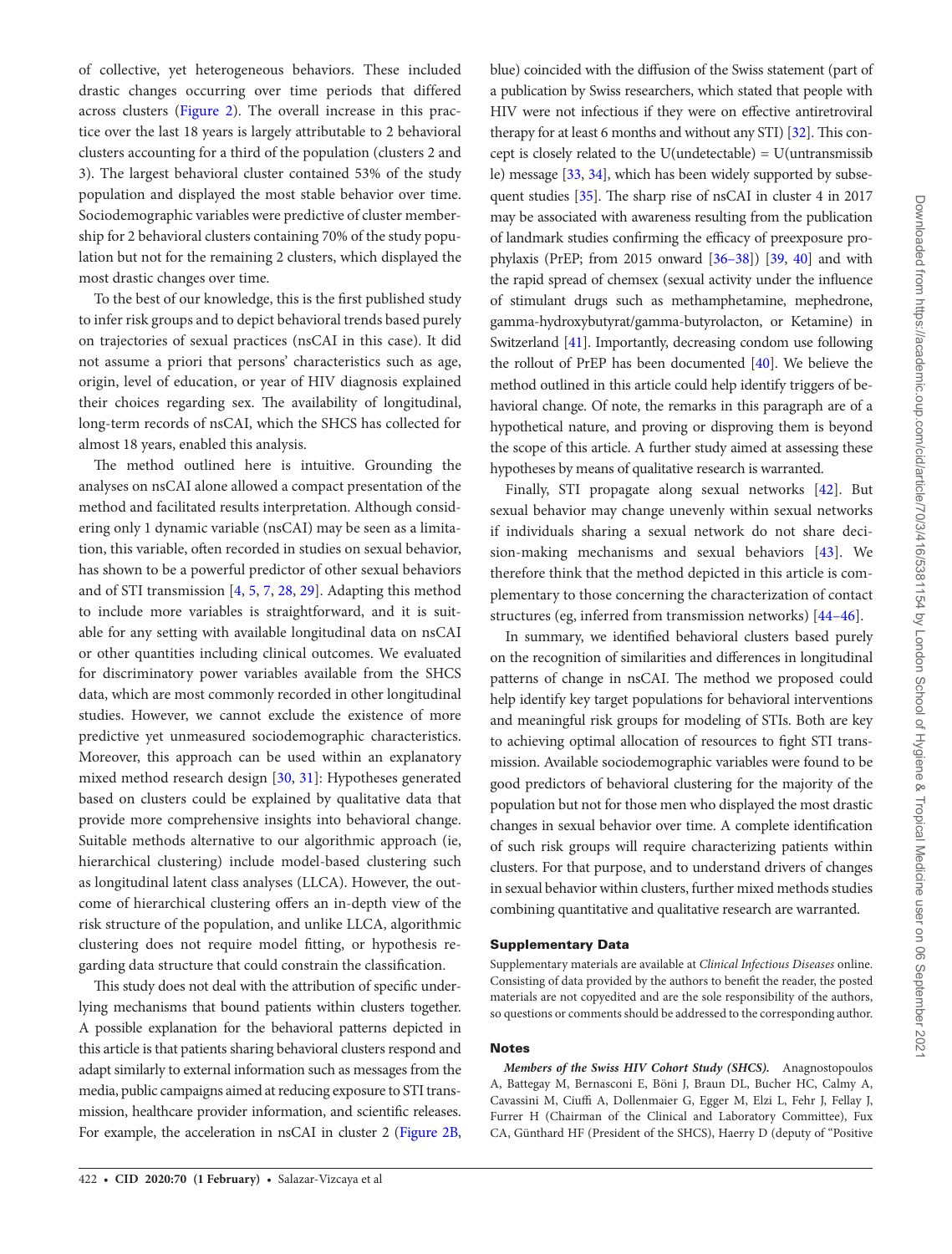Council"), Hasse B, Hirsch HH, Hoffmann M, Hösli I, Huber M, Kahlert C, Kaiser L, Keiser O, Klimkait T, Kouyos RD, Kovari H, Ledergerber B, Martinetti G, Martinez de Tejada B, Marzolini C, Metzner KJ, Müller N, Nicca D, Paioni P, Pantaleo G, Perreau M, Rauch A (Chairman of the Scientific Board), Rudin C (Chairman of the Mother and Child Substudy), Scherrer AU (Head of Data Centre), Schmid P, Speck R, Stöckle M, Tarr P, Trkola A, Vernazza P, Wandeler G, Weber R, Yerly S.

*Author contributions.* L. S. V. and A. R. designed the study. L. S. V. and G. C. M. performed the analyses. L. S. V. and A. R. prepared the first draft manuscript, which was revised by all coauthors. G. W., D. L. B., J. F., K. E. A. D., E. B., P. S., H. F. G., and A. R. contributed to data acquisition. All authors contributed to the interpretation of analyses outcomes.

*Acknowledgments.* The authors thank all patients, physicians, and nurses associated with the SHCS.

*Disclaimer.* The funders had no role in the study design, data collection and analysis, decision to publish, or preparation of the article.

*Financial support.* This work was performed within the framework of the SHCS, supported by the Swiss National Science Foundation (SNSF grants 177499 and 324730\_179567) and by the SHCS grant 823. D. L. B. was supported by the University of Zurich's Clinical Research Priority Program Viral Infectious Diseases. R. D. K. was supported by the SNSF (grant BSSGI0\_155851).

Potential conflicts of interest. H. F. G. has received unrestricted research grants from Gilead Sciences, Roche; a grant from Systems X; grants from SHCS research foundation, National Institutes of Health, Yvonne Jacob Foundation, personal fees from Data Safety Monitoring Board, and consulting for Merck, Gilead, Teva, and Sandoz, outside the submitted work. A. R. reports support for advisory boards and/or travel grants from Janssen-Cilag, Merck Sharp & Dohme (MSD), Gilead Sciences, Abbvie, and Bristol-Myers Squibb, and an unrestricted research grant from Gilead Sciences. All remuneration went to his home institution and not to A. R. personally. D. L. B. reports support for advisory boards and/or travel grants from MSD, ViiV, and Gilead Sciences. R. D. K. reports personal fees from Gilead Sciences. J. F. is a member of the Federal Commission for Sexual Health and reports support for advisory boards and/or travel grants from Janssen-Cilag, MSD, Gilead Sciences, Abbvie, Merck, ViiV Healthcare and Bristol-Myers Squibb, and an unrestricted research grant from Gilead Sciences. All remuneration went to his home institution and not to J. F. personally. G. W. reports grants from Gilead Sciences and AbbVie. A. J. S. reports part-time employment in a governmental agency (Swiss Federal Office of Public Health). K. E. A. D. reports contributions to her home institution from Gilead Sciences and grants from Merck Sharp and Dohme. E. B. reports payments to his home institution from Gilead Sciences, MSD, ViiV Healthcare, Pfizer, and Sandoz, and grants from Gilead Sciences, MSD, ViiV, and Pfizer. All these relationships were outside this work. All authors have submitted the ICMJE Form for Disclosure of Potential Conflicts of Interest. Conflicts that the editors consider relevant to the content of the manuscript have been disclosed.

#### **References**

- <span id="page-7-0"></span>1. Nöstlinger C, Platteau T, Bogner J, et al; Eurosupport Study Group. Implementation and operational research: computer-assisted intervention for safer sex in HIVpositive men having sex with men: findings of a European randomized multicenter trial. J Acquir Immune Defic Syndr **2016**; 71:e63–72.
- 2. Sullivan PS, Carballo-Diéguez A, Coates T, et al. Successes and challenges of HIV prevention in men who have sex with men. Lancet **2012**; 380:388–99.
- 3. Nöstlinger C, Nideröst S, Platteau T, et al; Swiss HIV Cohort Study and The Eurosupport Study Group. Sexual protection behavior in HIV-positive gay men: testing a modified information-motivation-behavioral skills model. Arch Sex Behav **2011**; 40:817–27.
- <span id="page-7-1"></span>4. Rauch A, Rickenbach M, Weber R, et al; Swiss HIV Cohort Study. Unsafe sex and increased incidence of hepatitis C virus infection among HIV-infected men who have sex with men: the Swiss HIV Cohort Study. Clin Infect Dis **2005**; 41:395–402.
- <span id="page-7-18"></span>5. Wandeler G, Gsponer T, Bregenzer A, et al; Swiss HIV Cohort Study. Hepatitis C virus infections in the Swiss HIV Cohort Study: a rapidly evolving epidemic. Clin Infect Dis **2012**; 55:1408–16.
- 6. Sullivan PS, Hamouda O, Delpech V, et al. Reemergence of the HIV epidemic among men who have sex with men in North America, Western Europe, and Australia, 1996–2005. Ann Epidemiol **2009**; 19:423–31.
- <span id="page-7-19"></span>7. Shilaih M, Marzel A, Braun DL, et al; and the Swiss HIV Cohort Study. Factors associated with syphilis incidence in the HIV-infected in the era of highly active antiretrovirals. Medicine (Baltimore) **2017**; 96:e5849.
- <span id="page-7-11"></span>8. van Sighem A, Vidondo B, Glass TR, et al. Resurgence of HIV infection among men who have sex with men in Switzerland: mathematical modelling study. PLoS One **2012**; 7:10.
- <span id="page-7-2"></span>9. Granich RM, Gilks CF, Dye C, De Cock KM, Williams BG. Universal voluntary HIV testing with immediate antiretroviral therapy as a strategy for elimination of HIV transmission: a mathematical model. Lancet **2009**; 373:48–57.
- 10. Bezemer D, de Wolf F, Boerlijst MC, et al. A resurgent HIV-1 epidemic among men who have sex with men in the era of potent antiretroviral therapy. AIDS **2008**; 22:1071–7.
- 11. Salazar-Vizcaya L, Kouyos RD, Zahnd C, et al; Swiss HIV Cohort Study. Hepatitis C virus transmission among human immunodeficiency virus-infected men who have sex with men: modeling the effect of behavioral and treatment interventions. Hepatology **2016**; 64:1856–69.
- <span id="page-7-3"></span>12. Ferguson N. Capturing human behaviour. Nature **2007**; 446:733.
- <span id="page-7-4"></span>13. Henry CJ, Koopman JS. Strong influence of behavioral dynamics on the ability of testing and treating HIV to stop transmission. Sci Rep **2015**; 5:9467.
- <span id="page-7-5"></span>14. Tully S, Cojocaru M, Bauch CT. Sexual behavior, risk perception, and HIV transmission can respond to HIV antiviral drugs and vaccines through multiple pathways. Sci Rep **2015**; 5:15411.
- <span id="page-7-6"></span>15. Avila D, Keiser O, Egger M, et al; Swiss HIV Cohort Study. Social meets molecular: combining phylogenetic and latent class analyses to understand HIV-1 transmission in Switzerland. Am J Epidemiol **2014**; 179:1514–25.
- 16. Golub SA, Kowalczyk W, Weinberger CL, Parsons JT. Preexposure prophylaxis and predicted condom use among high-risk men who have sex with men. J Acquir Immune Defic Syndr **2010**; 54:548–55.
- 17. Gregson S, Garnett GP, Nyamukapa CA, et al. HIV decline associated with behavior change in eastern Zimbabwe. Science **2006**; 311:664–6.
- <span id="page-7-7"></span>18. Millett GA, Flores SA, Peterson JL, Bakeman R. Explaining disparities in HIV infection among black and white men who have sex with men: a meta-analysis of HIV risk behaviors. AIDS **2007**; 21:2083–91.
- <span id="page-7-8"></span>19. Valleroy LA, MacKellar DA, Karon JM, et al. HIV prevalence and associated risks in young men who have sex with men. Young Men's Survey Study Group. JAMA **2000**; 284:198–204.
- <span id="page-7-9"></span>20. Stolte IG, Dukers NH, Geskus RB, Coutinho RA, de Wit JB. Homosexual men change to risky sex when perceiving less threat of HIV/AIDS since availability of highly active antiretroviral therapy: a longitudinal study. AIDS **2004**; 18:303–9.
- <span id="page-7-10"></span>21. Kouyos RD, Hasse B, Calmy A, et al. Increases in condomless sex in the Swiss HIV Cohort Study. Open Forum Infect Dis **2015**; 2:4.
- <span id="page-7-12"></span>22. Kohler P, Schmidt AJ, Cavassini M, et al; Swiss HIV Cohort Study. The HIV care cascade in Switzerland: reaching the UNAIDS/WHO targets for patients diagnosed with HIV. AIDS **2015**; 29:2509–15.
- <span id="page-7-13"></span>23. Romesburg C. Cluster analysis for researchers: Lulu. com. Lulu Press; **2004**. Available at: https://scholar.google.ch/scholar?hl=de&as\_sdt=0,5&q=Cluster+ analysis+for+researchers+Romesburg+2004#d=gs\_cit&u=%2Fscholar%3Fq%3D info%3AeE2vRPLWifoJ%3Ascholar.google.com%2F%26output%3Dcite%26scirp %3D0%26hl%3Dde
- <span id="page-7-14"></span>24. Murtagh F, Legendre P. Ward's hierarchical agglomerative clustering method: which algorithms implement Ward's criterion? J Classif **2014**; 31:274–95.
- <span id="page-7-15"></span>25. McKinney W. Data structures for statistical computing in python. In: Proceedings of the 9th Python in Science Conference, June 28-July 3, Austin, TX. Vol. 445. **2010**. Available at: https://conference.scipy.org/proceedings/scipy2010/pdfs/ proceedings.pdf
- <span id="page-7-16"></span>26. Oliphant TE. A guide to NumPy. USA: Trelgol Publishing, **2006**.
- <span id="page-7-17"></span>27. Jones E, Oliphant E, Peterson P, et al. SciPy: open source scientific tools for Python, 2001. Available at: http://www.scipy.org/. Accessed 01 November 2018.
- <span id="page-7-20"></span>28. Traeger MW, Schroeder SE, Wright EJ, et al. Effects of pre-exposure prophylaxis for the prevention of human immunodeficiency virus infection on sexual risk behavior in men who have sex with men: a systematic review and meta-analysis. Clin Infect Dis **2018**; 67:676–86.
- <span id="page-7-21"></span>29. Pisani E, Girault P, Gultom M, et al. HIV, syphilis infection, and sexual practices among transgenders, male sex workers, and other men who have sex with men in Jakarta, Indonesia. Sex Transm Infect **2004**; 80:536–40.
- <span id="page-7-22"></span>30. Research design: qualitative, quantitative and mixed methods approaches Research design: qualitative, quantitative and mixed methods approaches Creswell John W Sage 320 pound29 0761924426 0761924426 [Formula: see text]. Nurse Res **2004**; 12:82–3.